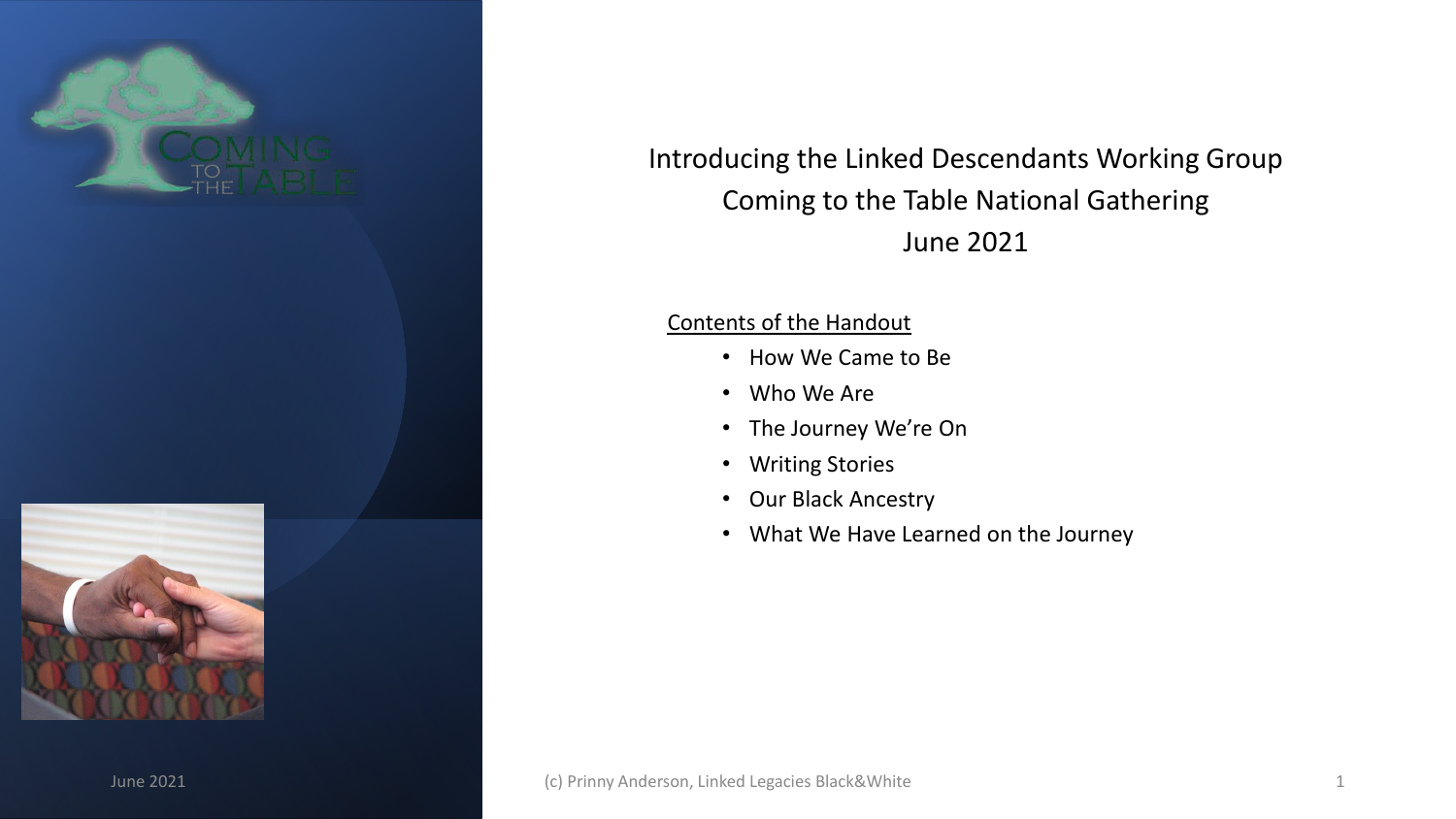



# Highlights from the Story of the Linked Descendants Working Group

In the 1980's, the Black Hairston family invited white linked descendants Waller and Will Hairston to their reunion.

In the early 200's, the Hemings family members met their cousins Susan Hutchison and Prinny Anderson at a reunion at Monticello.

Susan recognized that being in a relationship with people she was linked to through slavery was a unique platform from which to talk about slavery and its legacies.

The author, Henry Wiencek, introduced Susan to Will Hairston.

Will suggested they talk with people at the Center for Justice and Peacebuilding, at Eastern Mennonite University, where he worked.

After a warm welcome from the CJP, a committee of linked descendants formed and developed the concept of Coming to the Table. In January 2006, the pilot gathering of CTTT was held at EMU. Most of the people attending were linked to one or more other people in the group, through slavery – they were linked descendants.

CTTT quickly expanded its membership beyond people linked to and through slavery, inviting all who wished to come to the table.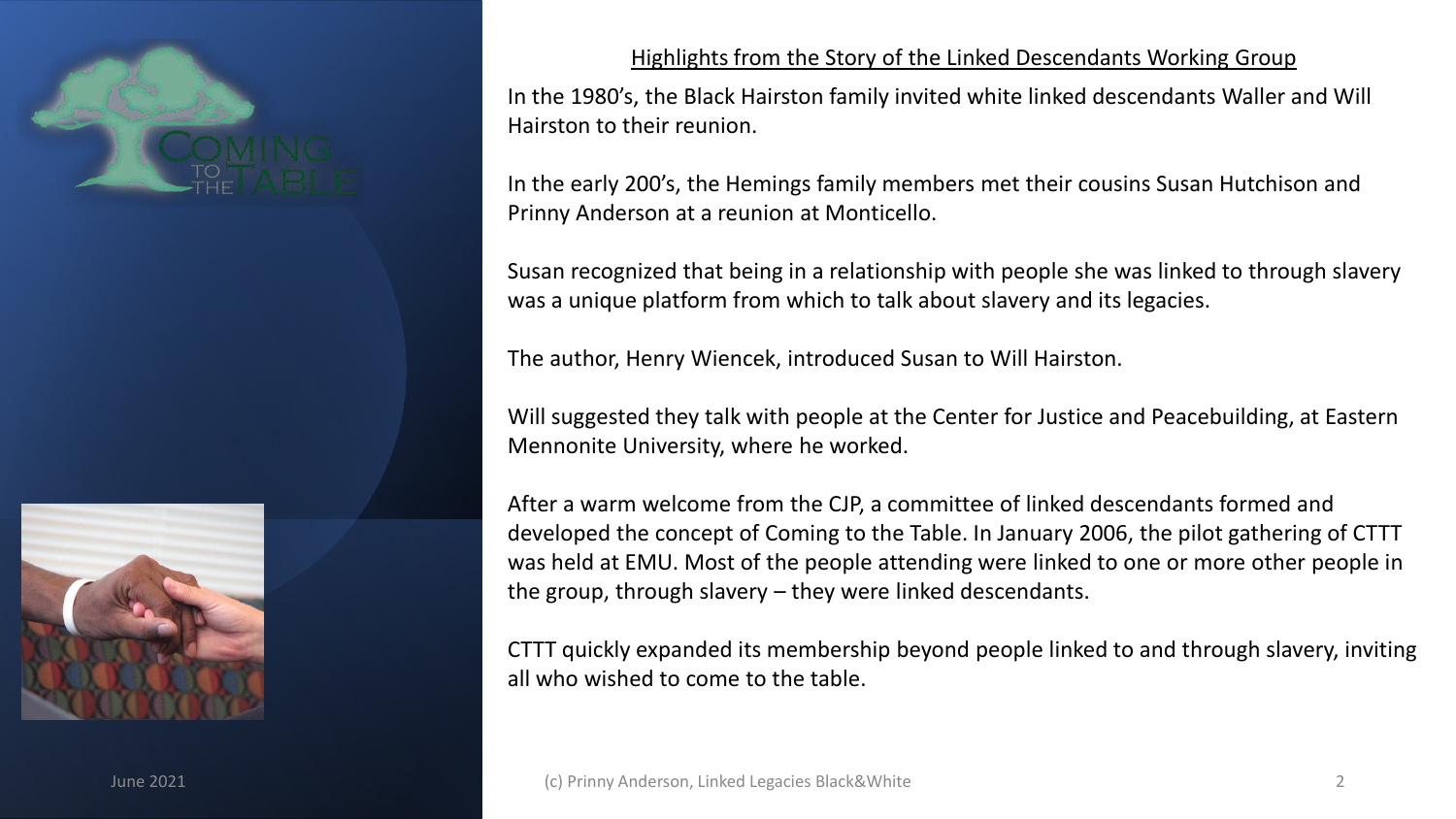



# Highlights from the Story of the Linked Descendants Working Group

At a CTTT National Gathering in Richmond in 2012, CTTT members who were descendants of enslaved people and descendants of enslavers formed a group that would support the needs and interests of their unique heritage as articulated in Dr. King's "I Have a Dream" speech, that the sons of former slaves and the sons of former slave owners would come to the table of brotherhood. They formed the Linked Descendants Working Group.

The LDWG was a dispersed, national group, not associated with a specific geographical location. Everyone in the group is linked to slavery or to its aftermath of brutality and violence, ranging from slave trading to convict leasing to lynching. Many members are researching their own family histories and looking for people they are connected to through slavery. However, having or finding a linked descendant is not a requirement for being in the group.

The very first project the LDWG took on was development of the blog, *BitterSweet:* Linked Through Slavery. The group gradually set up a program of regular conference call meetings and learning sessions along with periodic meetings with members of Our Black Ancestors.

The Linked Descendants Working Group exists to make Dr. King's dream a reality, supporting descendants of formerly enslaved people and descendants of enslavers to find and connect with one another when possible, and encouraging all members to learn and research so they can put themselves fully into the context of American history, understand the harms done and commit themselves to the work of repair.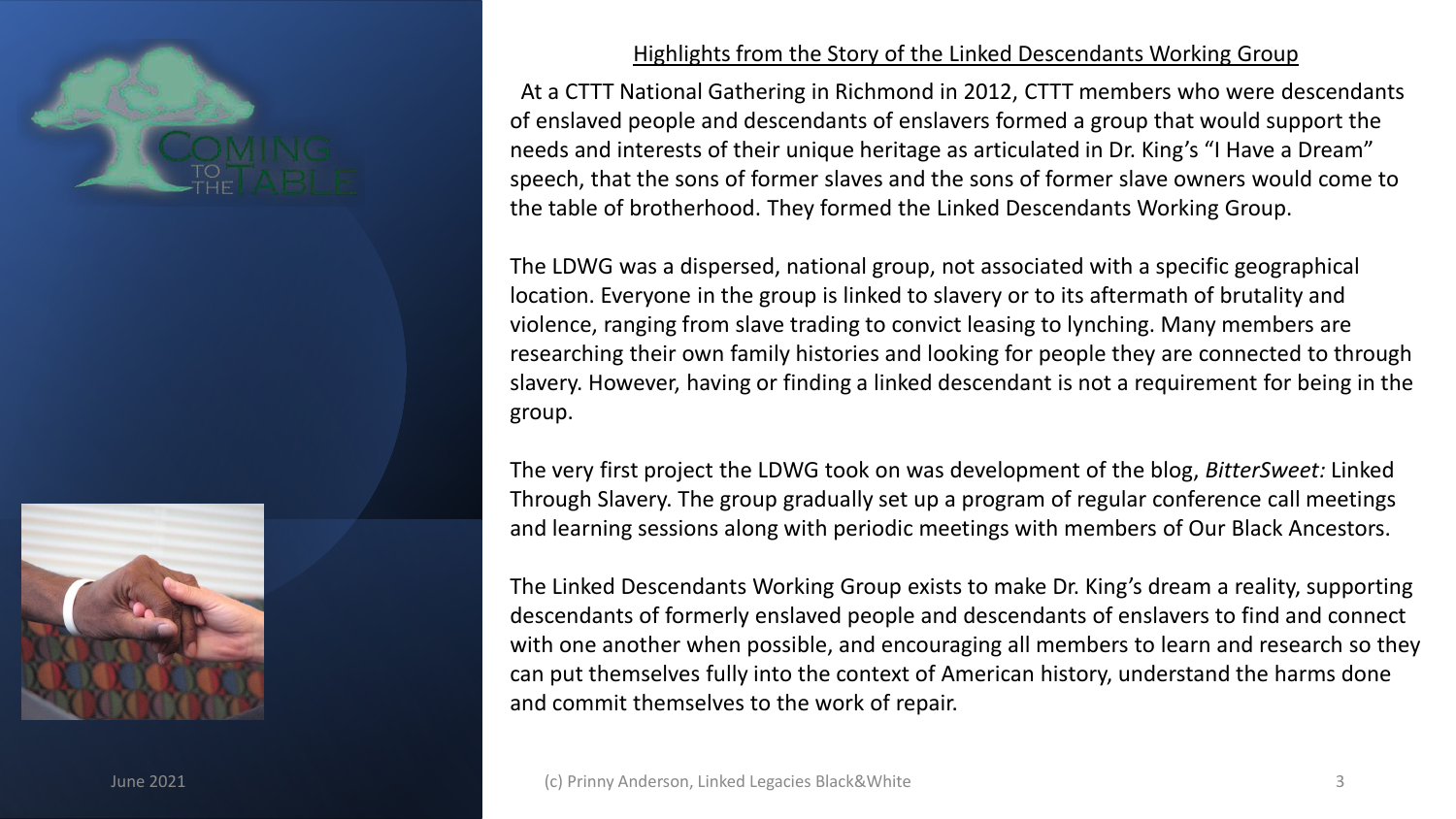



# The Linked Descendants Working Group Universe

The universe in which the LDWG exists starts with the Coming to the Table national organization. CTTT National supports the LDWG and provides a platform for resources it wants to share. The LDWG presents programs from time to time for the whole CTTT community.

The CTTT affiliate groups (also known as local groups) are very important to the LDWG. They are the setting in which LDWG members can have difficult conversations about race and racism and learn important knowledge and concepts.

Another CTTT working group, the Reparations Working Group, provides a channel through which Linked Descendants can learn about doing reparative work and plan their own path along those lines.

Our Black Ancestry is a partner organization, run by one of the founding members of the LDWG, Sharon Morgan. Ms. Morgan and the OBA website and OBA Facebook group can help LDWG members with their family history research. OBA is also a site on which LDWG members can post research findings and relevant documents, to make them available to African American researchers.

The stars in the LDWG universe are the many linked descendants themselves, who live across the United States, and in Australia, Canada and the UK.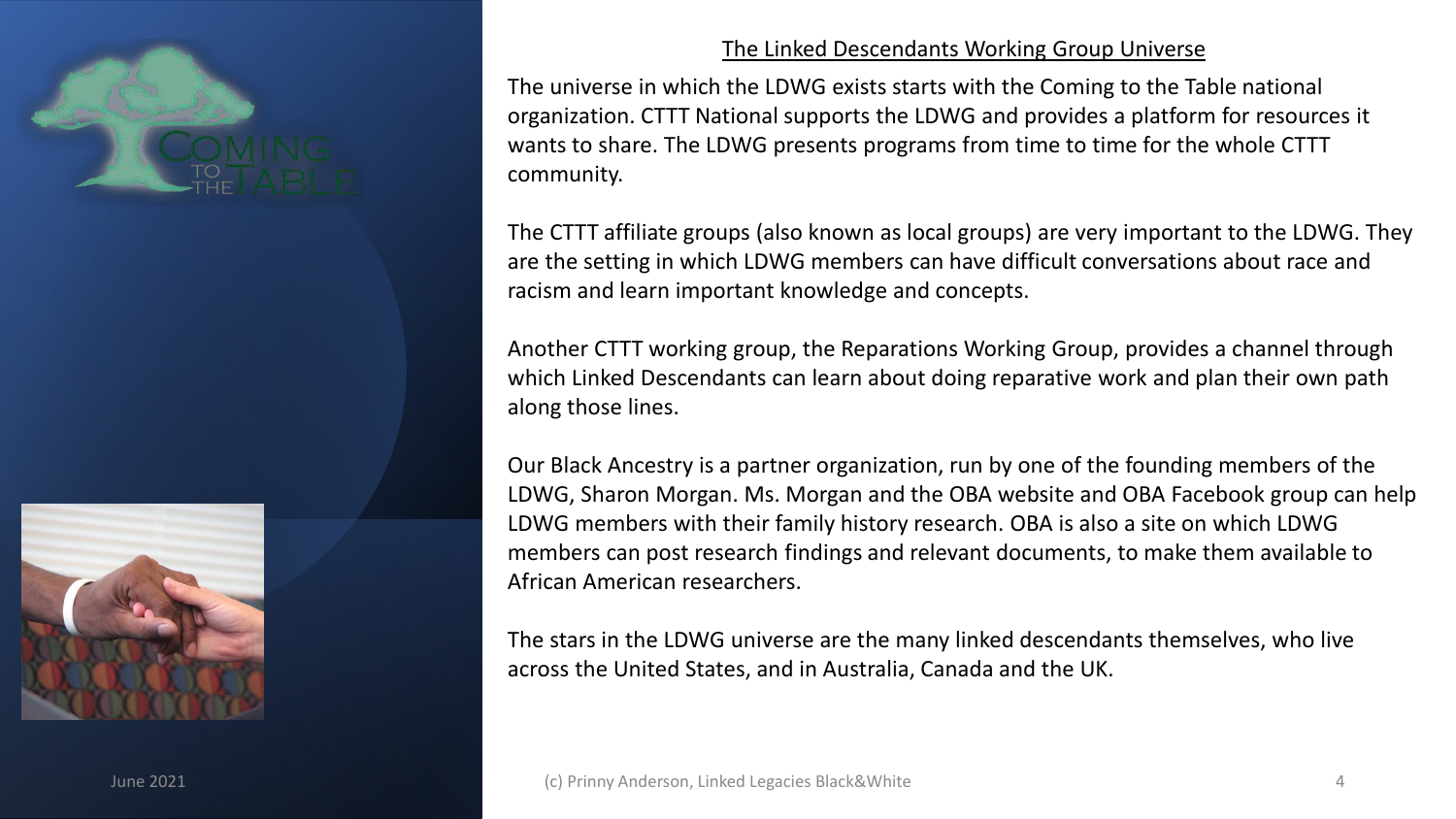



## Linked Descendants – Who We Are

People connected to one another through

- Slavery: descendants of formerly enslaved people, descendants of enslavers and slave traders
- Post-Civil War oppression and brutality: sharecropping, convict leasing, peonage, lynching, racial terror, violence

Black and brown members are typically doing family history research. They want to

- Research both enslaved and enslaver ancestors
- Access research findings and related documents
- Discover people they are linked to through slavery, often descendants of enslavers of their ancestors
- Process their histories and the journey of doing the research
- Take steps toward healing

White member of LDWG are typically doing family history research. Their ancestors are usually enslavers, so they want to

- Research their enslaver ancestors
- Post research findings and associated documents for the use of African American researchers
- Find people they are linked to through slavery and connect with them when possible
- Process their research experiences and their family histories
- Take steps toward healing on a personal, family and community level
- Do personal, family or community reparative work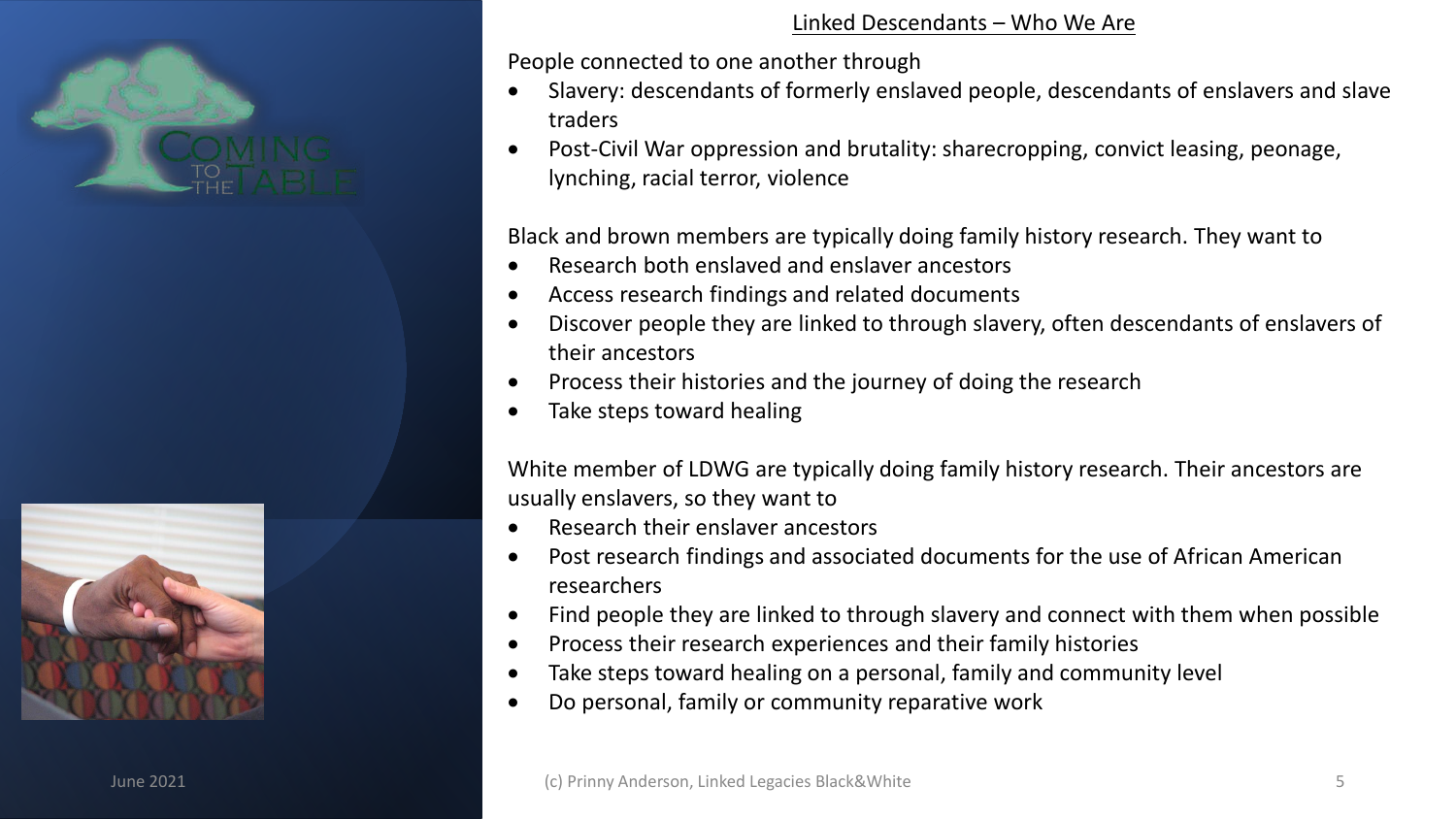



## Linked Descendants – Who We Are

Linked descendants are people affirming our links to America's history and committing ourselves to telling an expanded story of America, a story that includes all the ugly parts, especially those related to enslavement and oppression.

We are people expanding our own identities through the new stories we tell about ourselves and our families.

We are people doing mutually supportive work, hoping to restore missing pieces of family and national history by sharing information and documents.

We are people who cherish the ways in which we are linked to one another, Black, brown and white.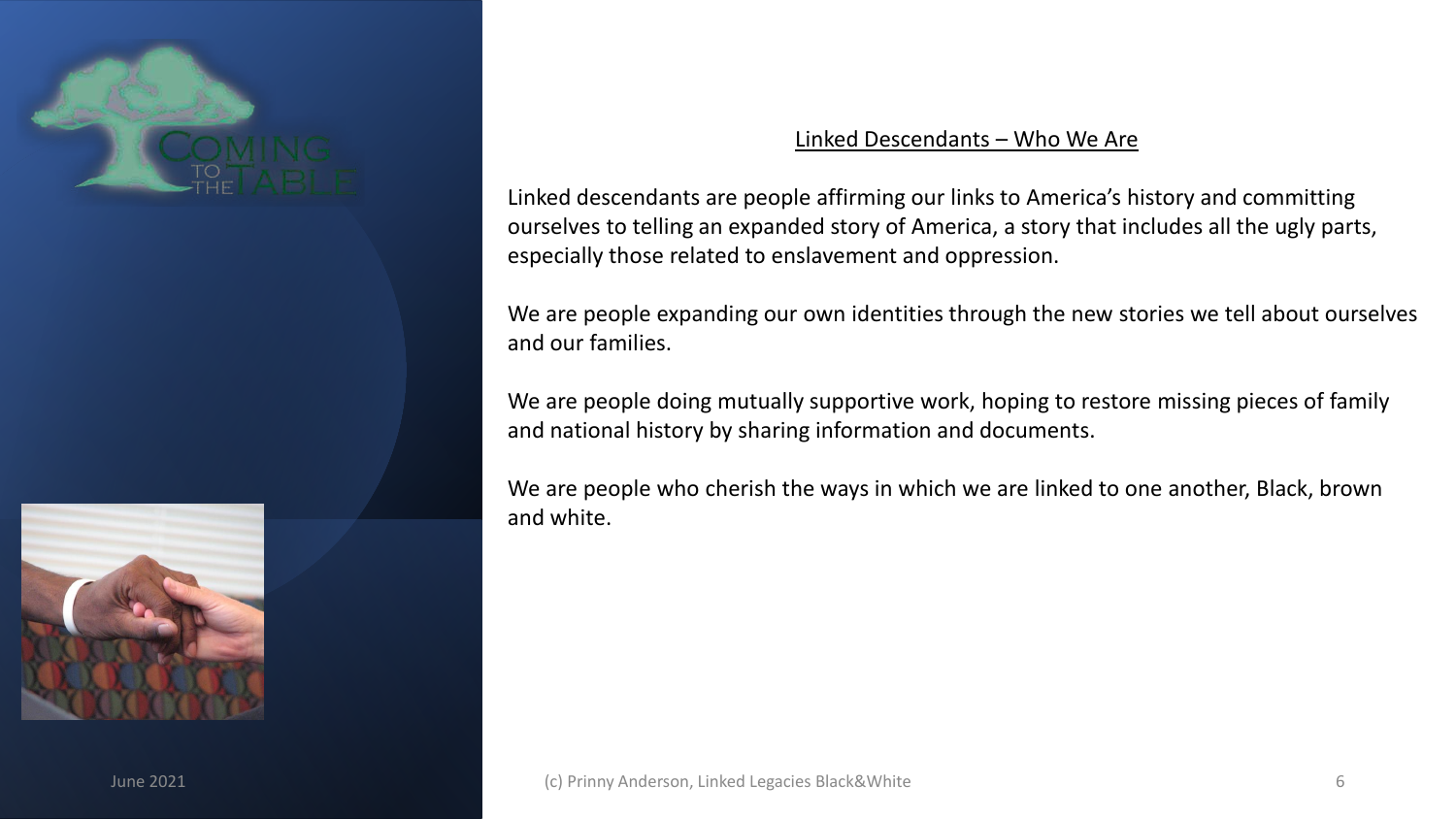



The mission of the LDWG is to provide

- Leadership and role models
- A supportive setting for conversations
- Learning tools and events
- Help with research and learning
- Reminders and resources to post research findings and documents
- Ways to process emotions, experiences and insights arising from learning family, community and regional history
- Forums for sharing and publishing writings

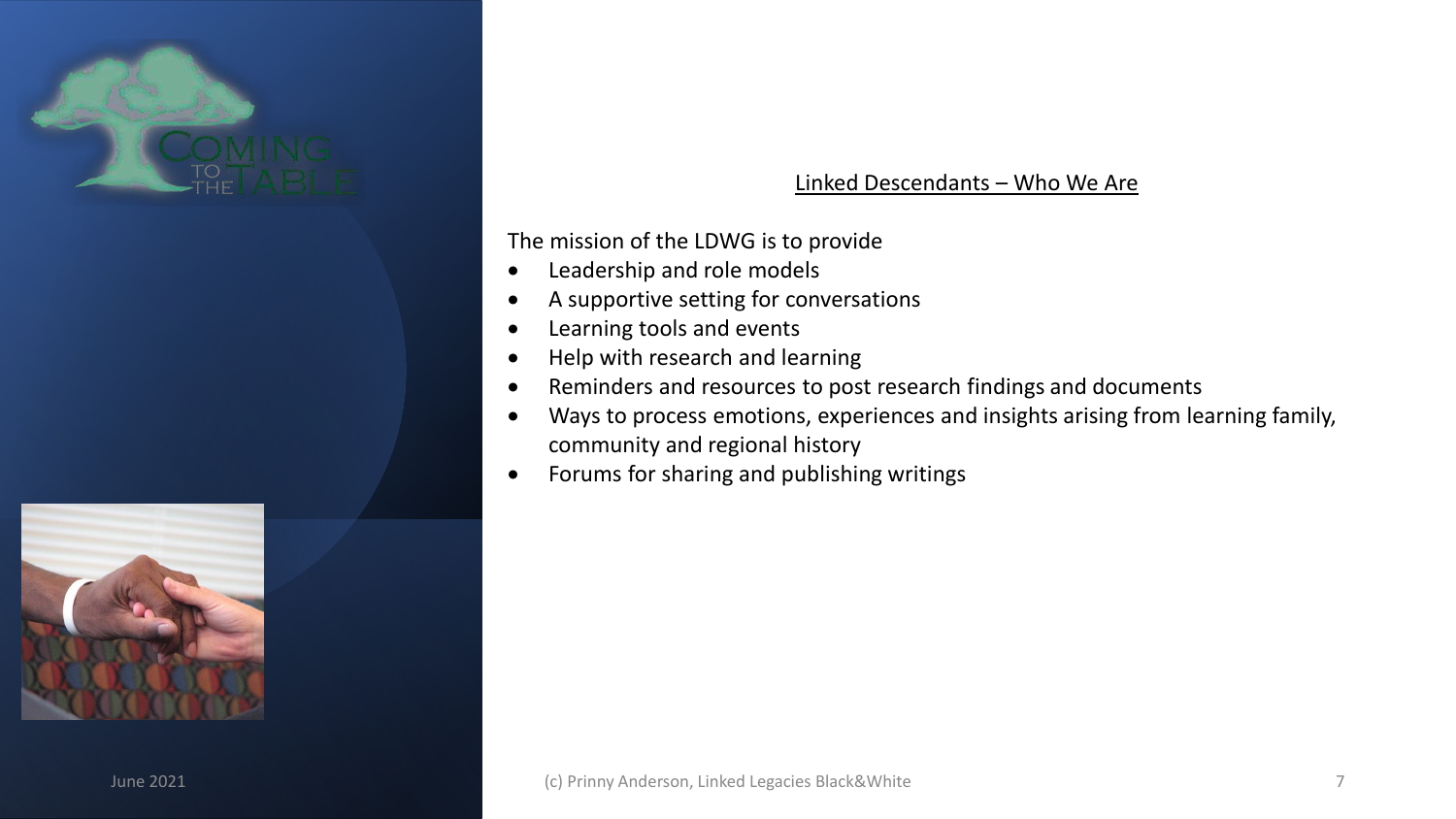

# Who We Are & What We Do:

# How We Use the CTTT Four Approaches



# **Coming to the Table**

# *1. Uncovering History*

Research, acknowledge personal, family, community, state, national histories of race

# *2. Connection*

Connecting within, across racial lines; develop & deepen relationships

# **Linked Descendants**

# *1. Uncovering the truth of family, community, national history*

Study, research, oral histories, family stories; strip away the whitewash; claim our place in U.S. history

# *2. Connecting*

To people within, across racial lines with whom we are historically, possibly genetically, connected through the heritage of slavery, its legacies; acknowledge, develop relationships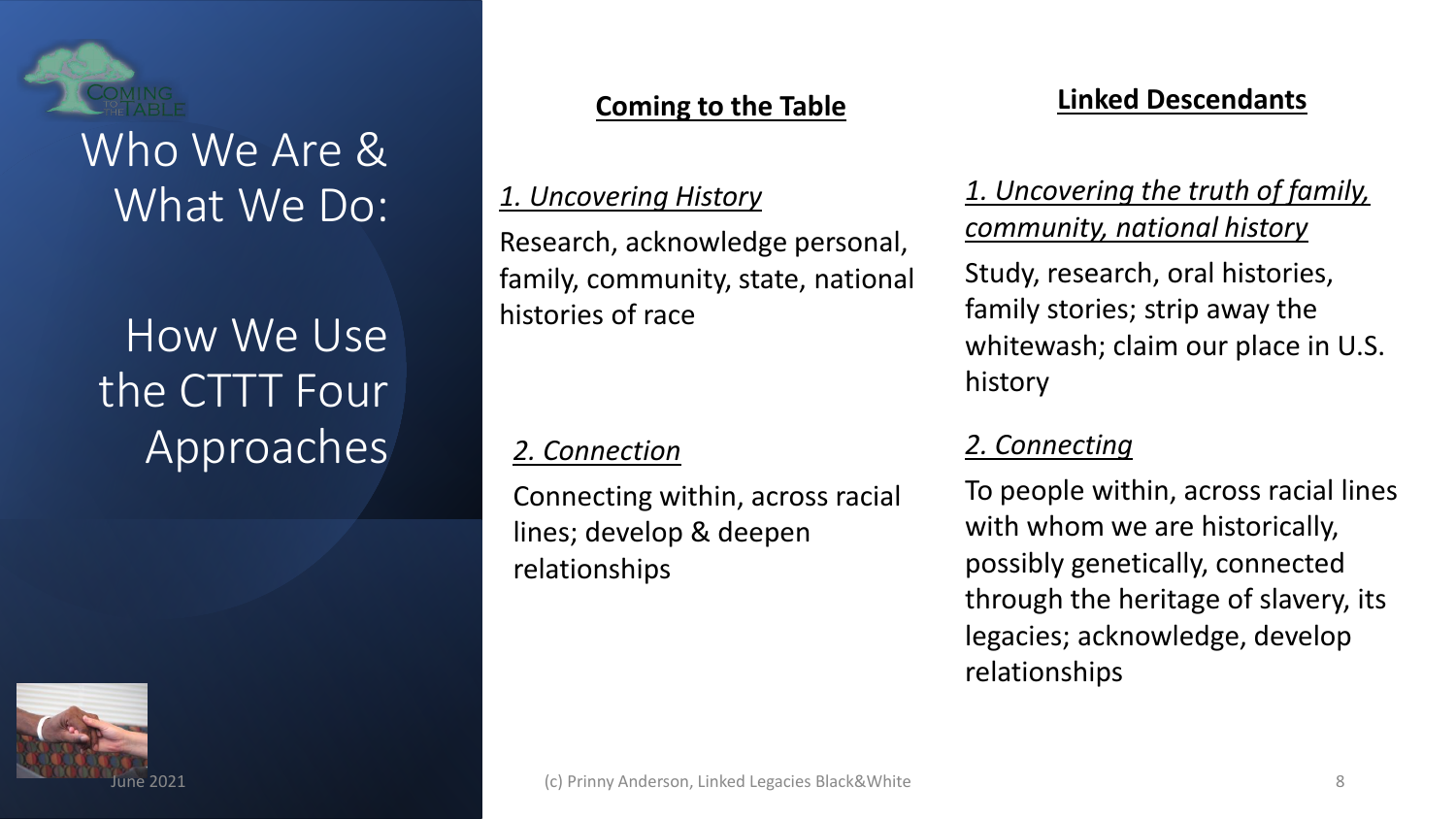

# How We Use the CTTT Four Approaches



*3. Working Toward Healing* Exploring how we can heal together through dialogue, reunion, ritual, meditation, prayer, ceremony, the arts, apology, other methods.

# *4. Taking Action*

Actively seeking to dismantle systems of racial inequality, injustice, and oppression; to work for the transformation of our nation.

*3. Taking Steps to Heal*

As individuals, as linked descendants, and as family and community systems, through many healing modalities.

# *4. Repairing Harms*

- Centering the history of people of African heritage
- Revising, enlarging family and community narratives
- Calling out brutality and oppression, separation of families, racial terror and violence practiced by enslavers
- Speaking to the loss of history, roots, connections
- Giving free access to family history research findings, documents
- Offering reparative action to African Americans harmed by enslaver families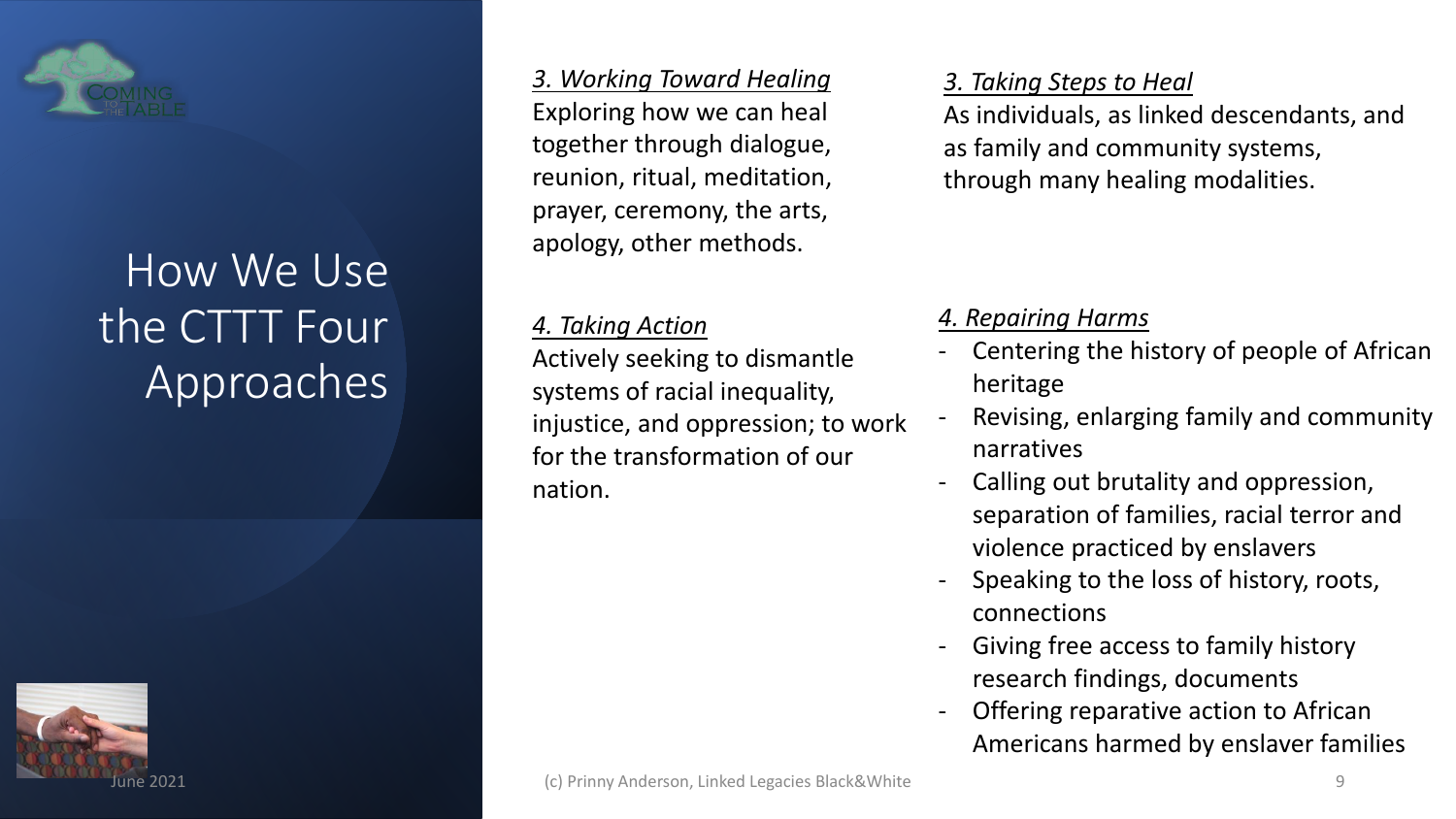



# The Journey We're On

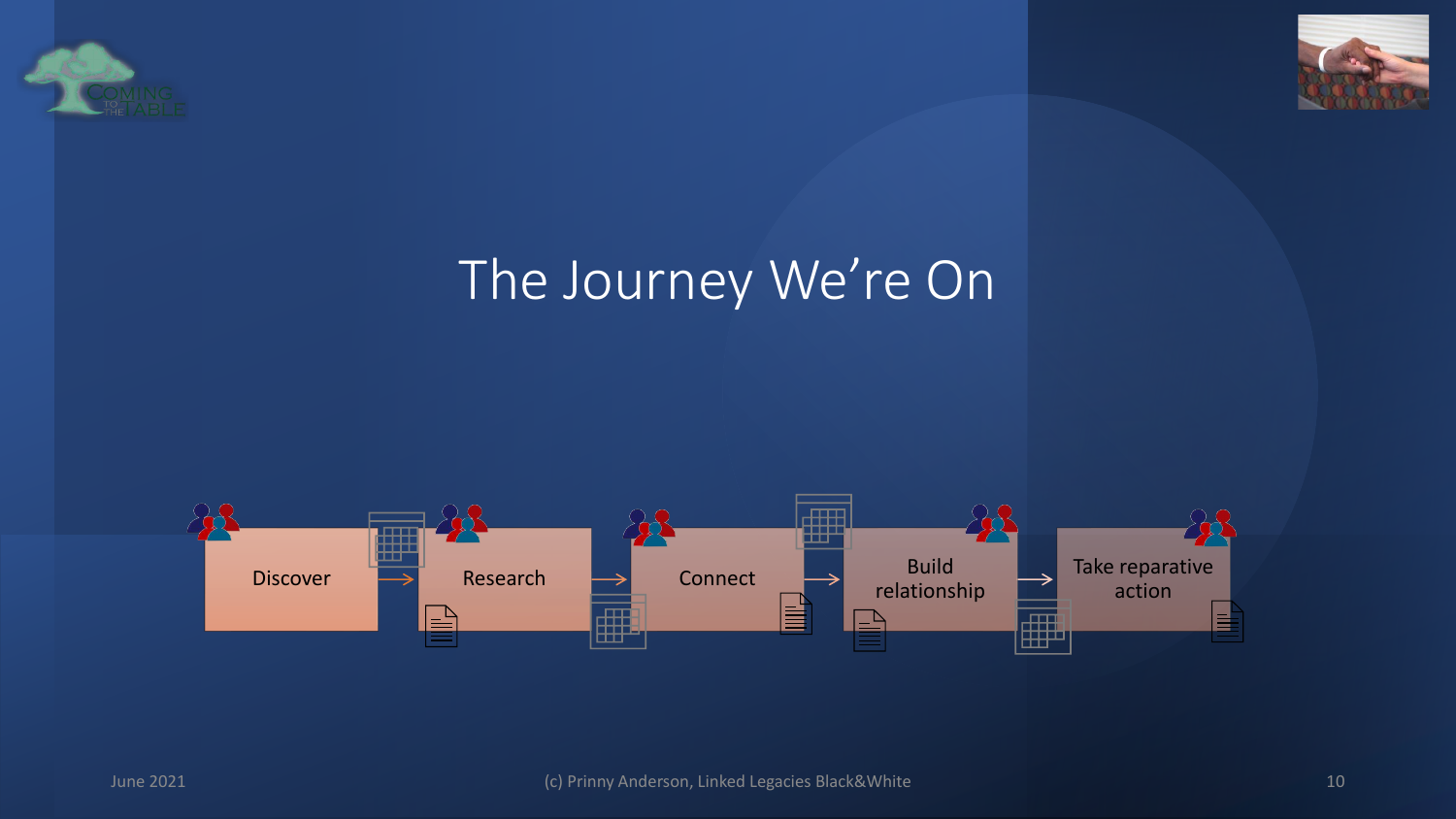

# Going On the Journey



- **Research** ancestors
- **Share research** findings, documents
- Discover **linked descendants**
- **Process** their histories
- Take steps toward **healing**
- May carry out **reparative work**



Strong desire/need to talk to others, process reactions, feelings

> **Irresistible urge to leap into action**





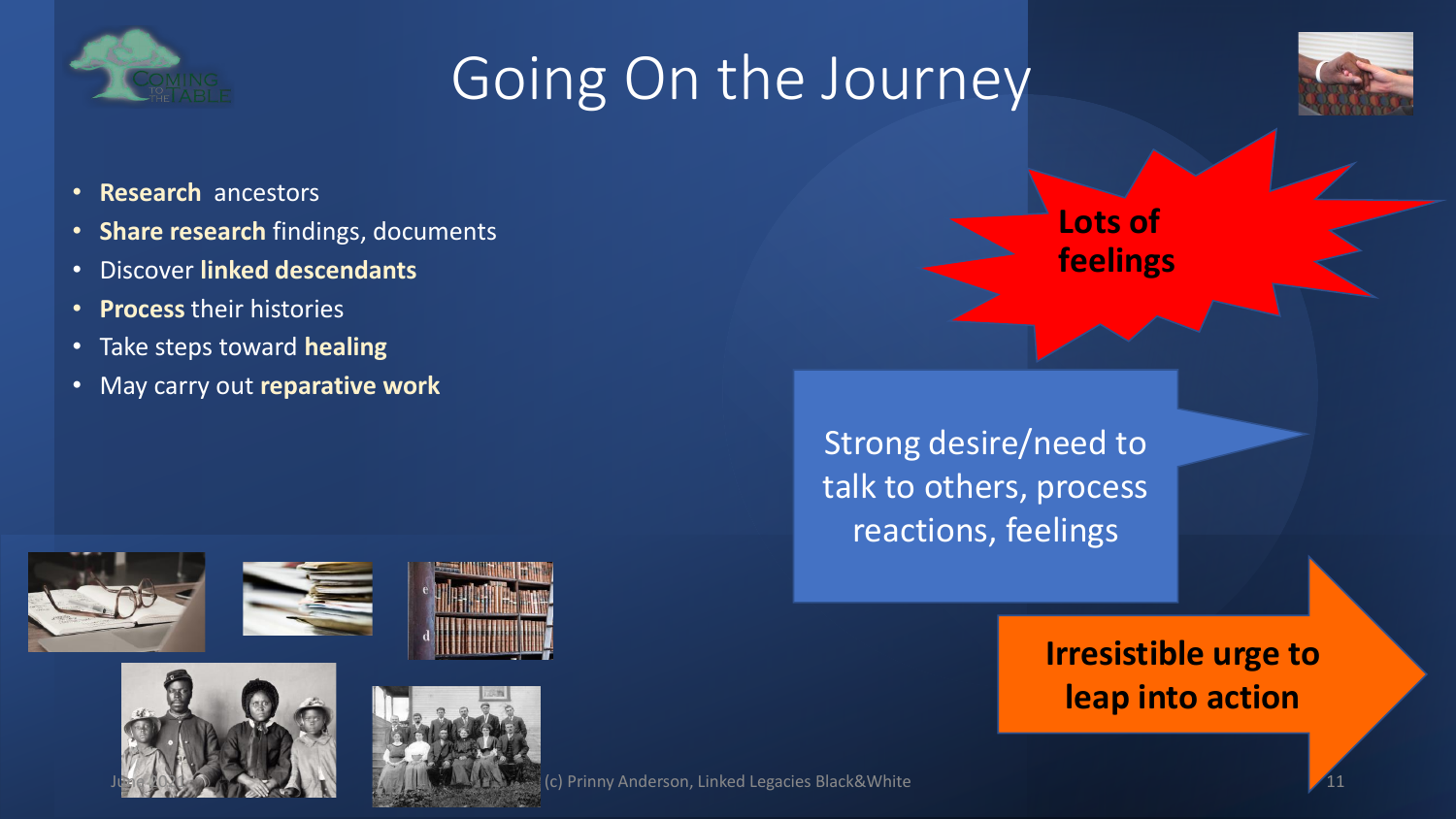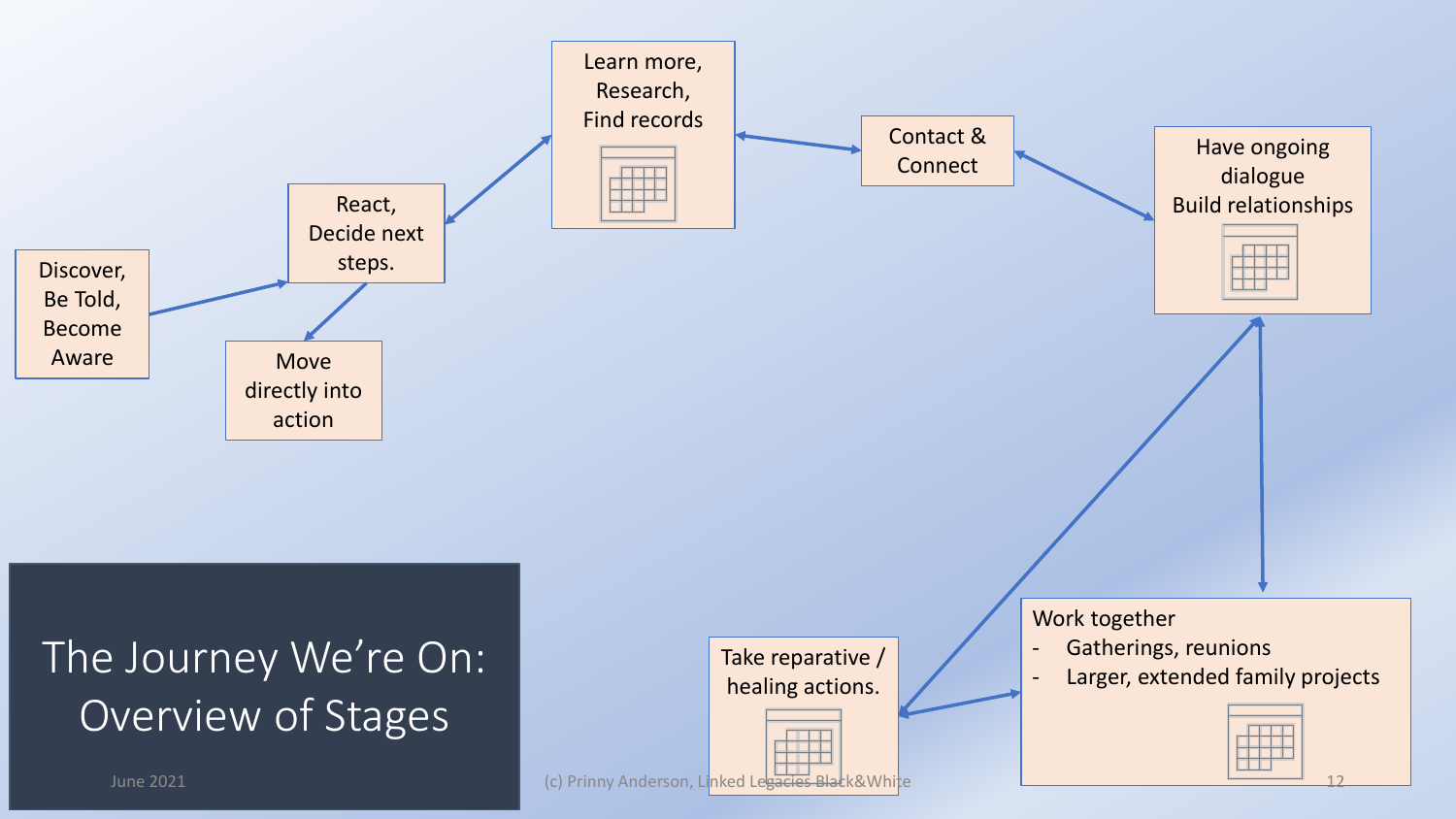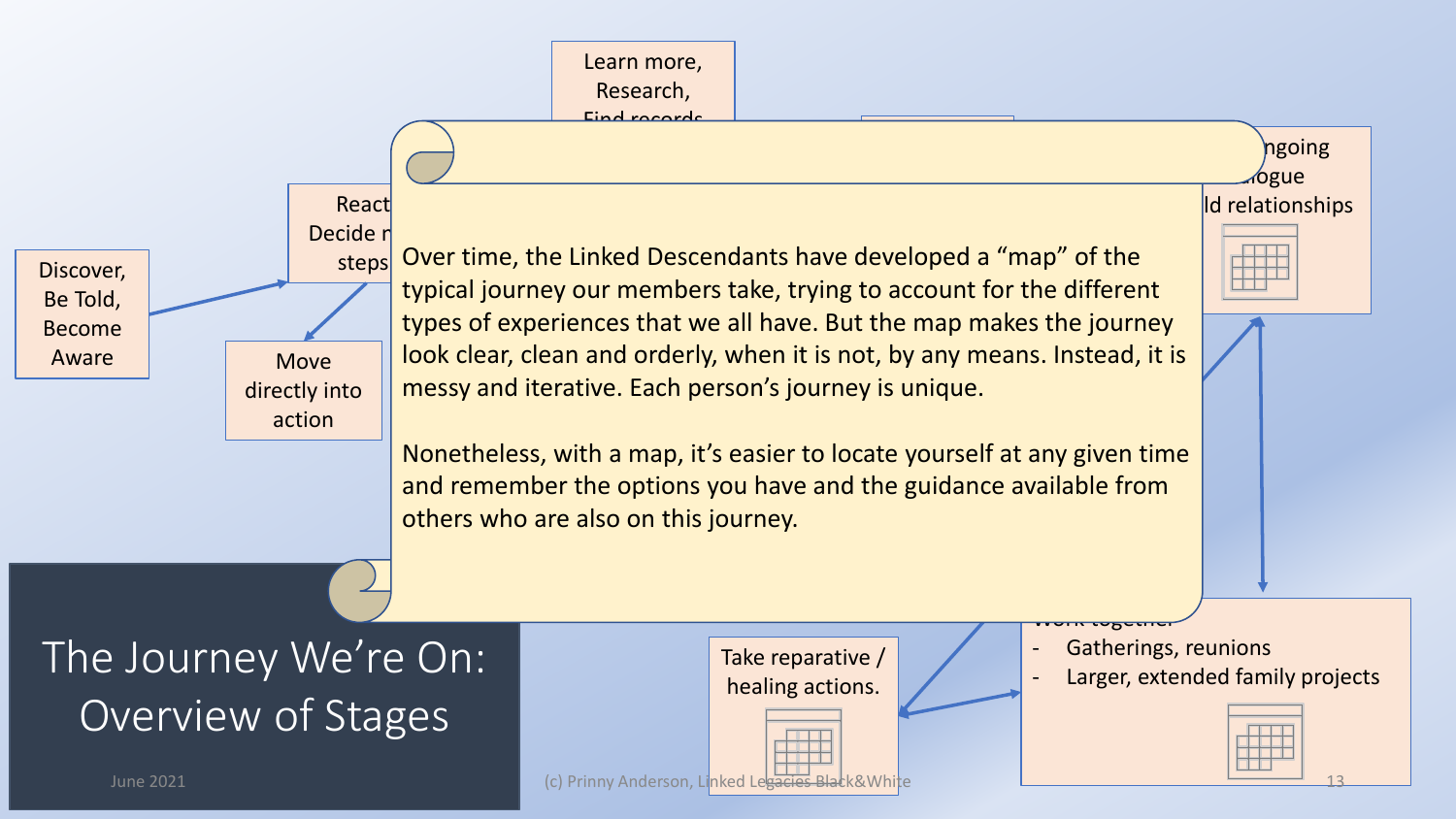

The Stages:

le chiete. • You find out something about your family history, something that gets you started, wanting to know more.

Find records

- You have a reaction Curiosity? Puzzlement? Outrage! Shame? You decide whether to move ahead and how.
- Sometimes you decide to move directly into reparative action.
- More likely, you decide to learn more, to do research, to see what more you can find out.
- At some point, you want to contact and connect, if you have discovered people you're related to and people you're linked to through slavery and its legacies.
- If you do connect, you may have opportunities for dialogue, for building relationships. You may be able to collaborate on gatherings, family reunions or extended family projects.
- You may also find ways to work on healing historic harms The Journey We're Chronicle actions of the Chronicle Control of the Metamily projects Take reparative / through reparative action.

Have ongoing dialogue uild relationships





Overview of Stages

June 2021 (c) Prinny Anderson, Linked Legacies Black&White 14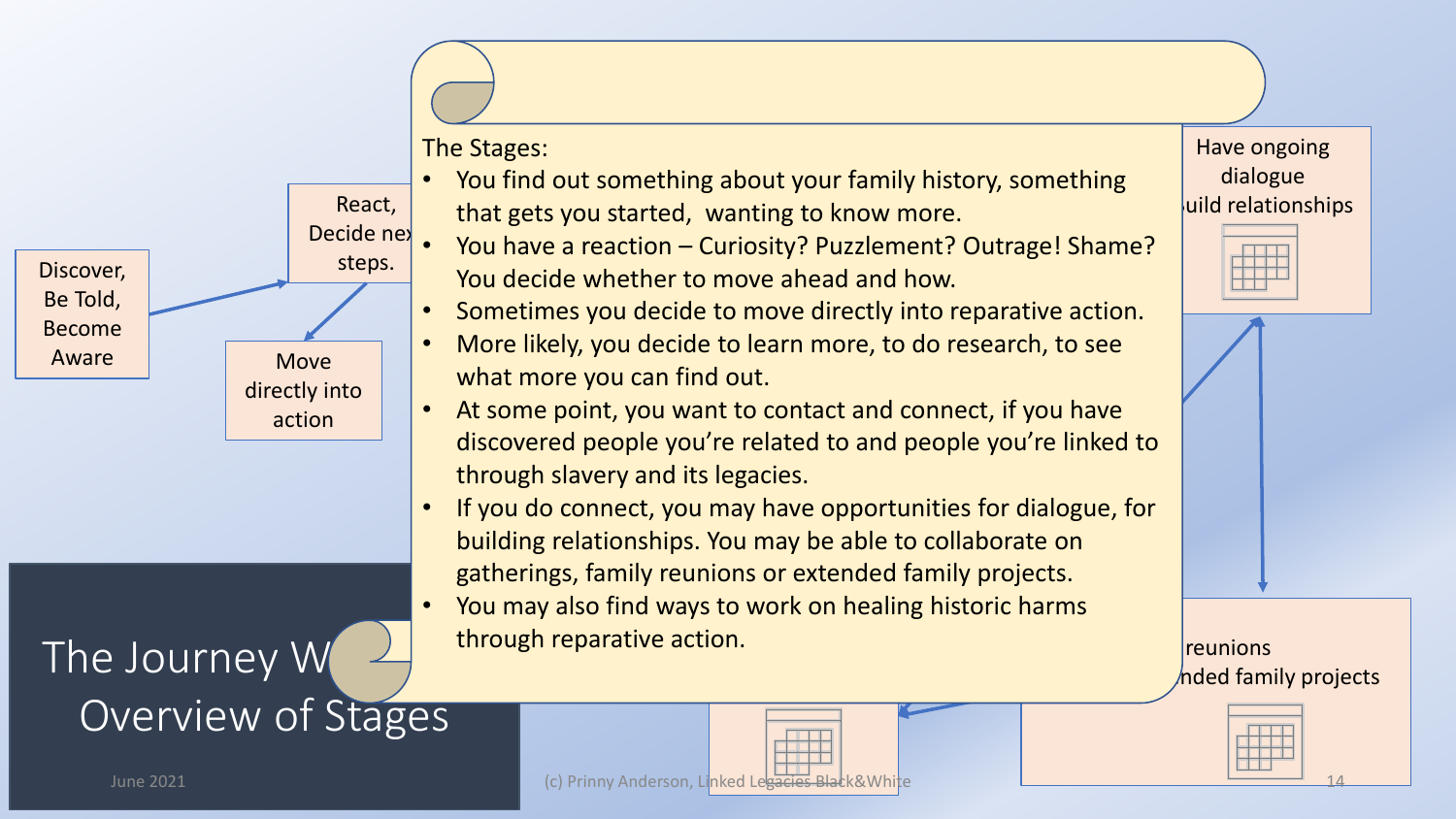



# The Journey: Taking Time for All the Stages, All the Inner Work

Do Not Rush the Journey. Do Not Leap Into Action. Take Your Time:

- Each stage & the between periods take time, are best not rushed.
- Research you thought you finished may require more attention.
- But **more important** is the time you need to process what you're finding out and its impact on your sense of yourself and who your ancestors were.
- **Equally important** is the time you need, especially if you are white, to grow your capacity to connect with linked descendants in othercentered, respectful, productive ways, to interact and build relationships, doing as little further harm as possible.

healing actions.

Larger, extended family projects

- Gatherings, reunions



 $\blacksquare$ 

June 2021 (c) Prinny Anderson, Linked Legacies Black&White 15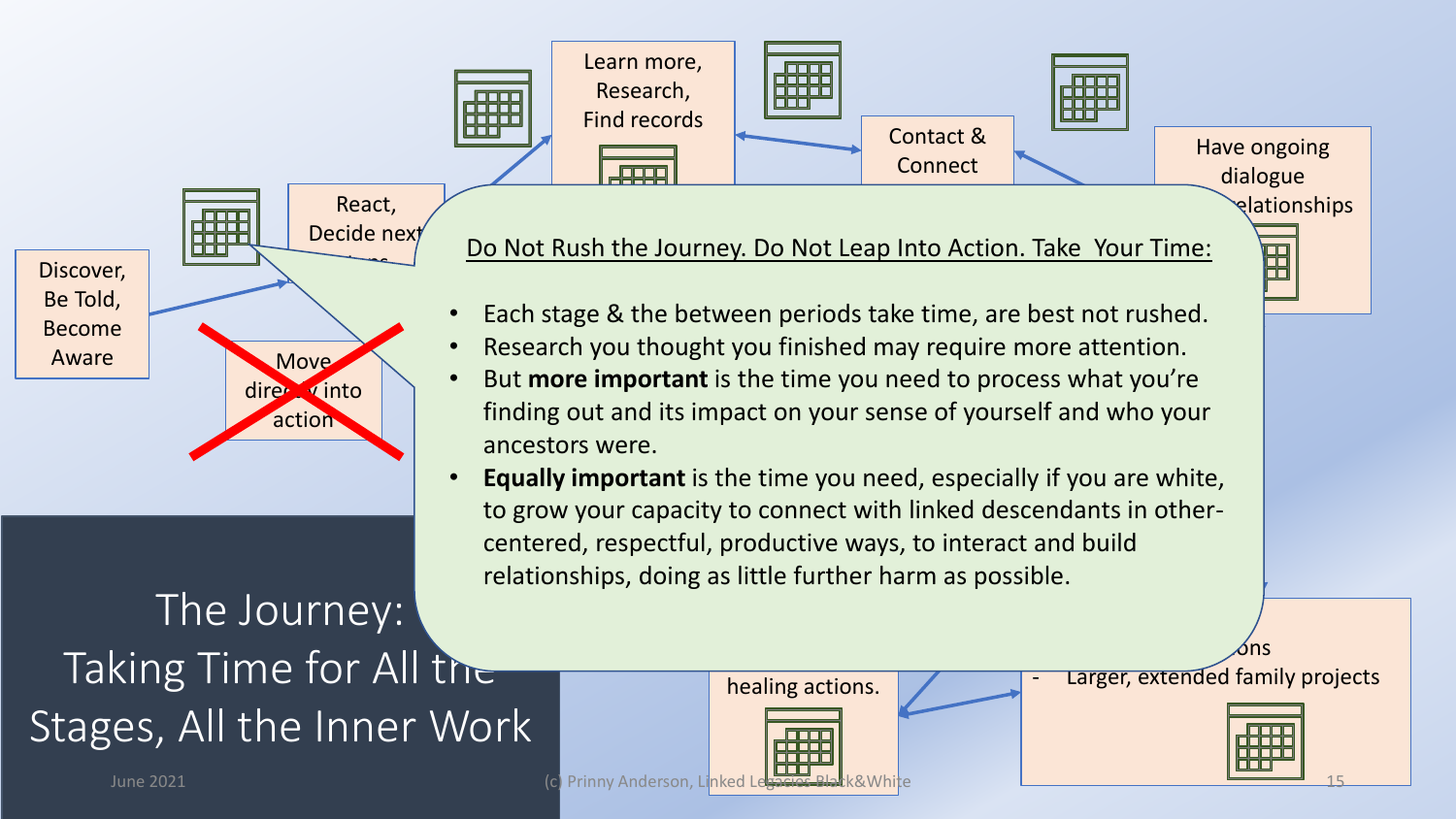Process What You Learn, Develop Your Capacities

- As you find more information in reading and research, think about it deeply. Think about Find also record what it tells you about people's lives and characters, beliefs and values, and about the culture they created and supported.
- reflec myths and cover-ups. Speak, write, • Integrate those reflections into your family narrative, correct the story, strip away the
- Discover . Be Told, Become -ident  $p_{\text{scale}}$ • Adjust your self-identity. You come from families with talents, strengths, goals, commitments. You may come from complicated people whose characters combined strengths with appalling flaws and complicity in brutal acts.
- Aware . • Do personal growth work in self-awareness, coping with difficult emotions, de-centering self. Deepen skills in communication, relationship building, . Expand your knowledge, perspective related to slavery, its legacies, race, racism.

Have ongoing dialogue uild relationships



# The Journey: Process, Learn & Do the Inner Work



June 2021 (c) Prinny Anderson, Linked Legacies Black&White 16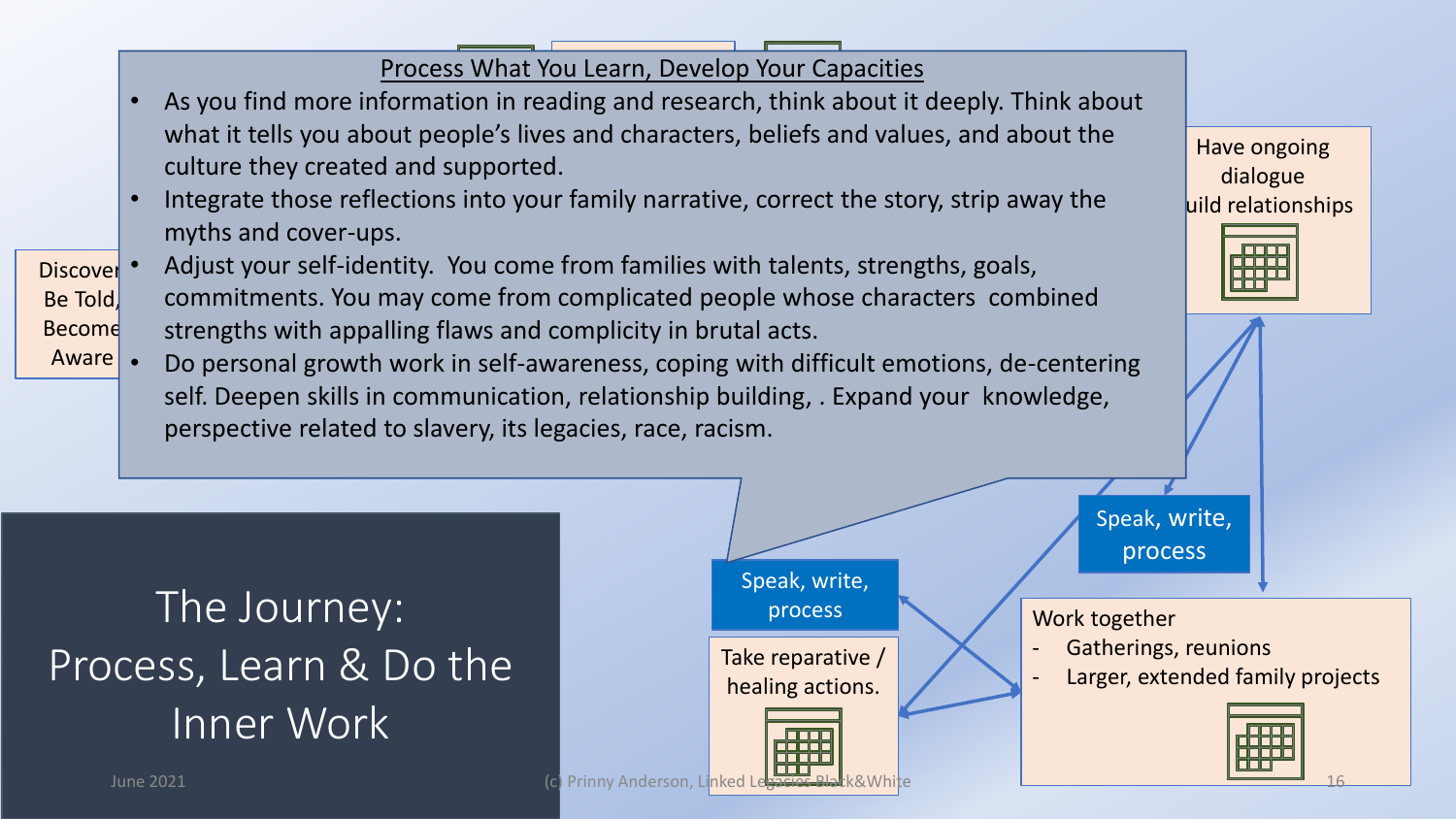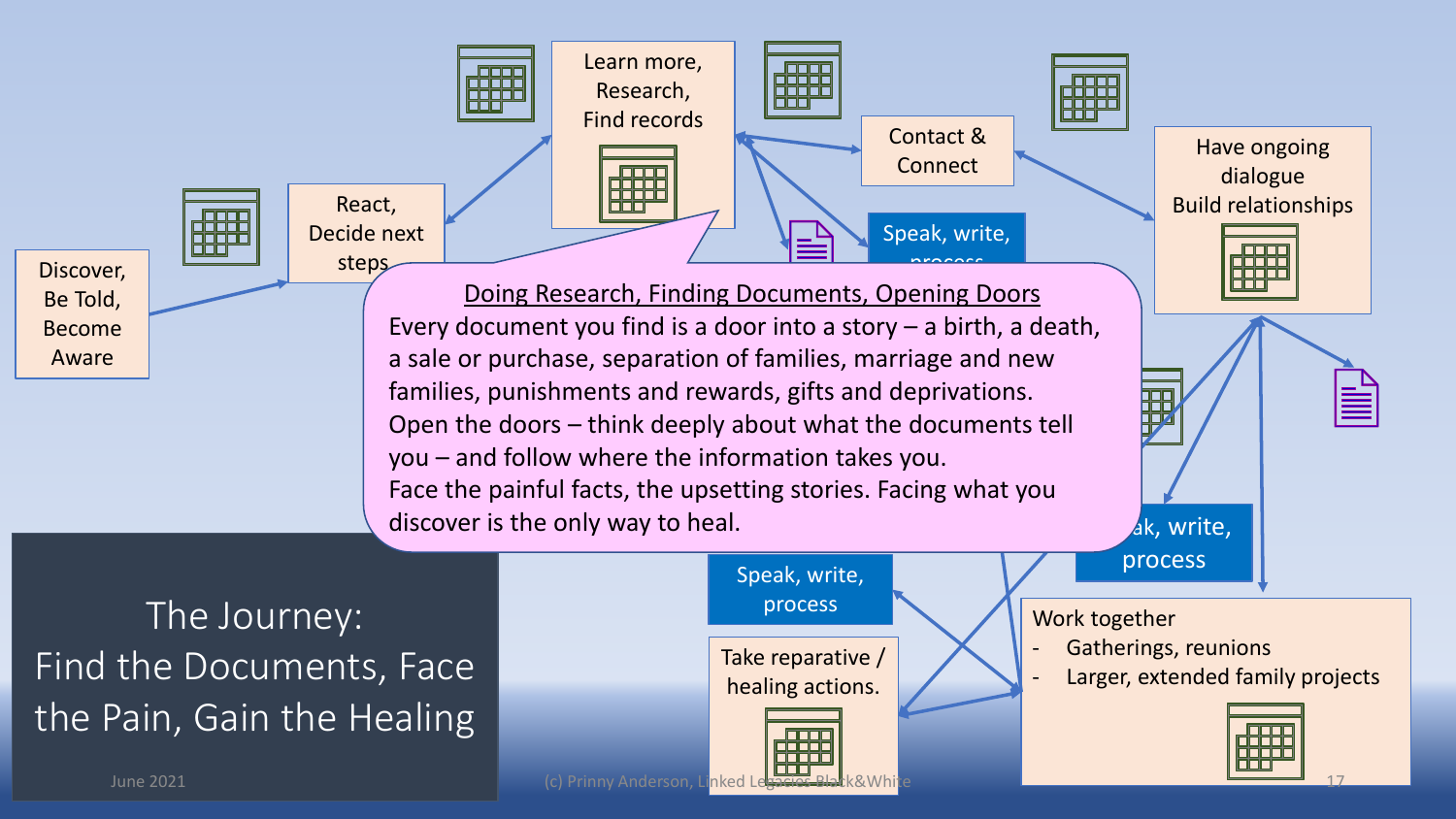

Obstacles & Resistance in Ourselves, from Others

Resistance: All the emotional reactions and psychological strategies we have to keep ourselves from moving ahead with research, analysis, revising the family narrative, and sharing with others.

Disd Be **Bed** Aw 8. hro Obstacles: For Black & brown people – Missing data, lack of documentation, manipulation or resistance by white owners of documentation around "giving access." Sometimes also negative reactions by family or community to doing research, to findings, to revisiting the pain of the past.

Obstacles: For white people – Denial, resistance from family, community to "digging up the past." Fears about what will be learned, what it will say about the family, what "other people" will think. Loss or withholding of documents. Refusal to talk about family history.

Gather your courage. Work with like-hearted others Press on.

The Journey: Obstacles & Resistance in Ourselves, From Others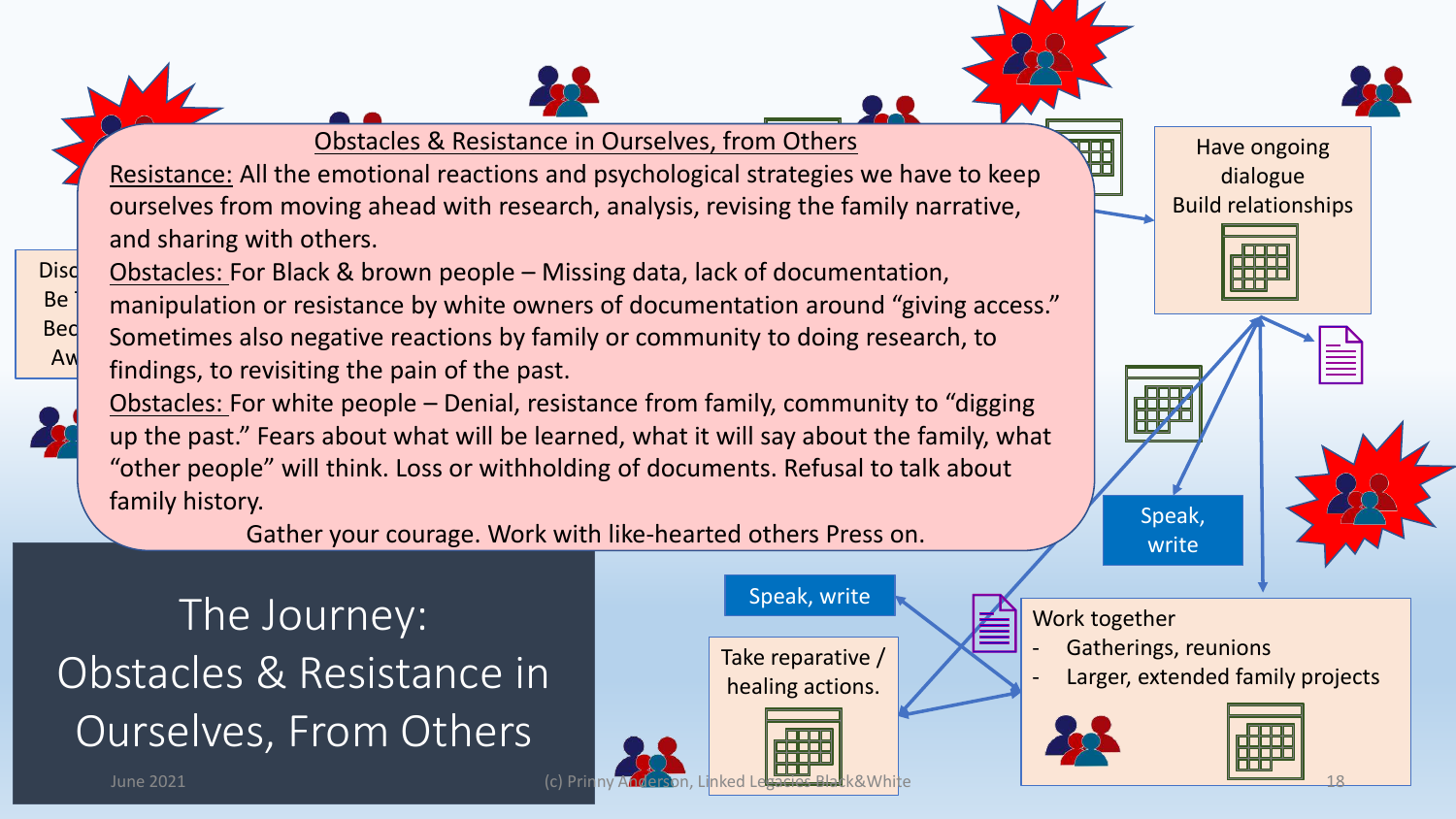

Discover, Be Told, Become Aware

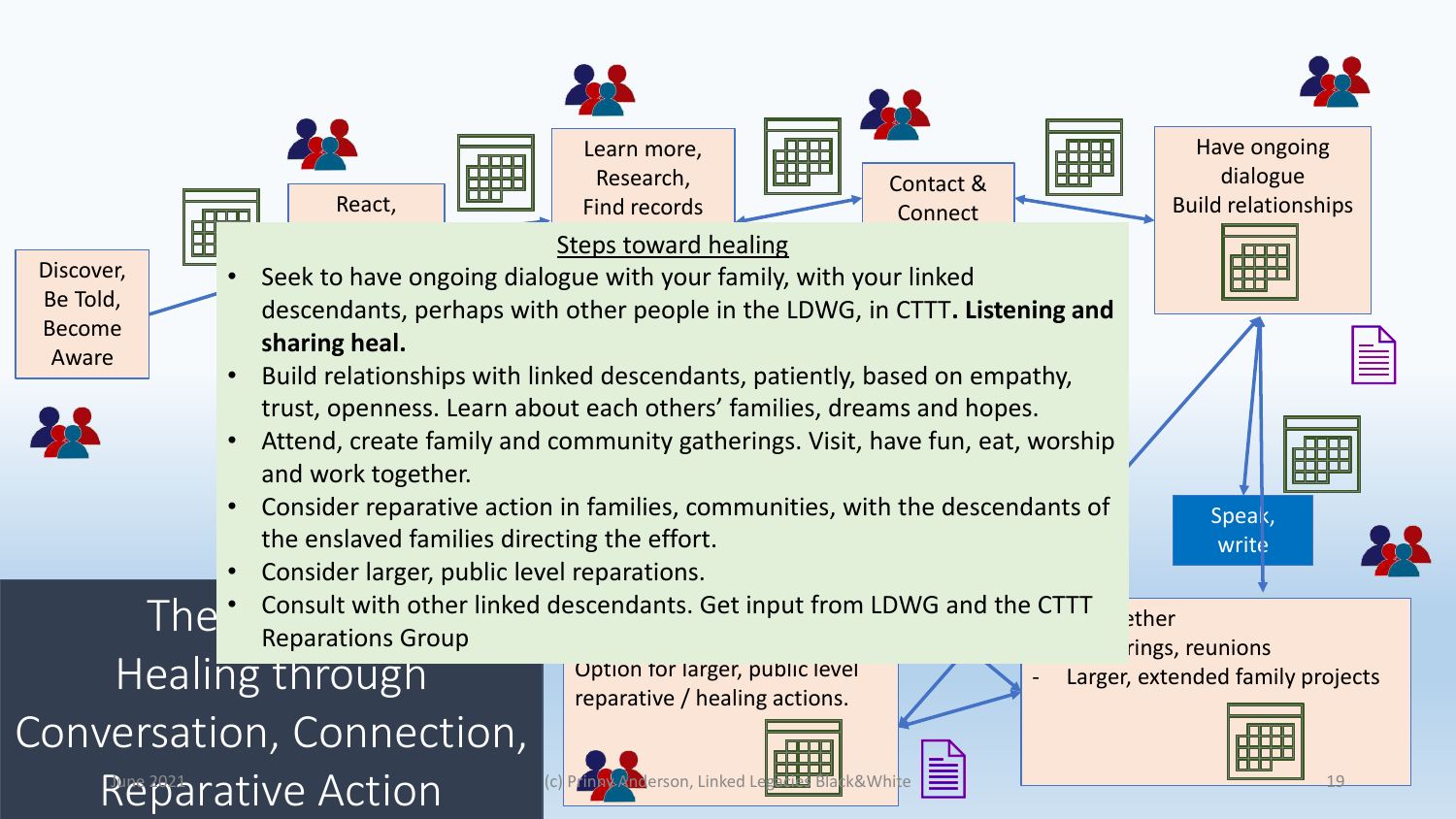

# LinkedThroughSlavery.com

## **LINKED THROUGH SLAUERY**

**BitterSweet Editors** January 12, 2014



### History, Culture, People, Places & Events

### Remembering their names

When I joined Coming To The Table over two years ago, I began a journey-a journey into the lives and times of my slave-holding ancestors...



### **Research & Finding Documents**

### **Bittersweet Memories**

When I was a small child, there was an old woman I remember seeing when we visited my grandfather's house on the Southside of Chicago....

> Sharon Leslie Morgan November 9, 2013



#### **Linked Descendants**

# Being Linked Through Slavery Means ...

Being a "linked descendant" puts racism and white privilege in a harsh light for me. It makes speaking out honestly about the legacy of slavery...

> **Prinny Anderson** October 31, 2013

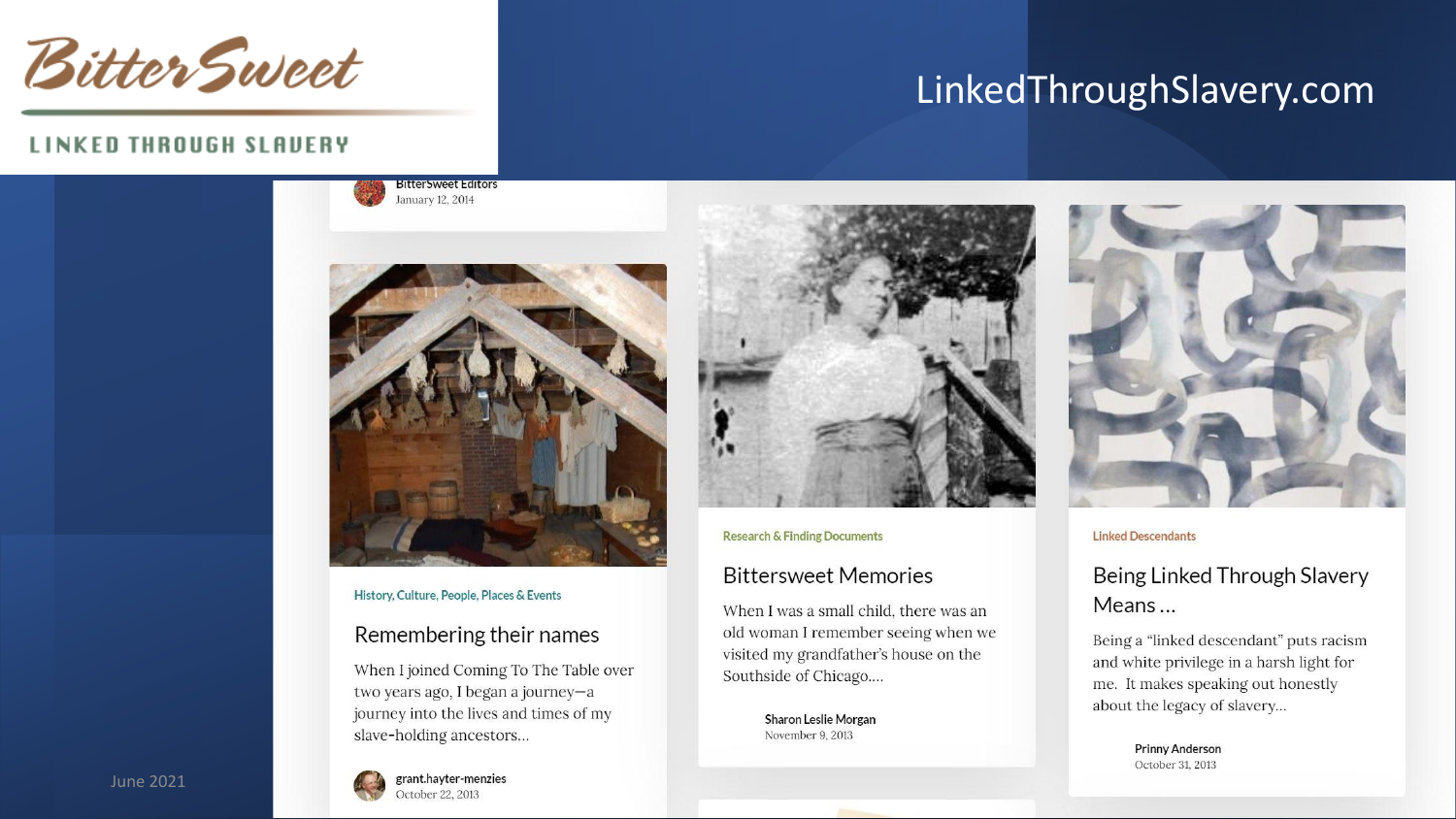



Writing Stories: Linked Descendants Writing Pods

Self-organizing groups of six people who meet monthly to process their linked descendants journey through writing

To sign up: : https://docs.google.com/forms/d/1ttrsAp3Y [W2-5pcsSLT6obnG2c96nezoIlY3xqHOyl4c/edit](https://docs.google.com/forms/d/1ttrsAp3YW2-5pcsSLT6obnG2c96nezoIlY3xqHOyl4c/edit)

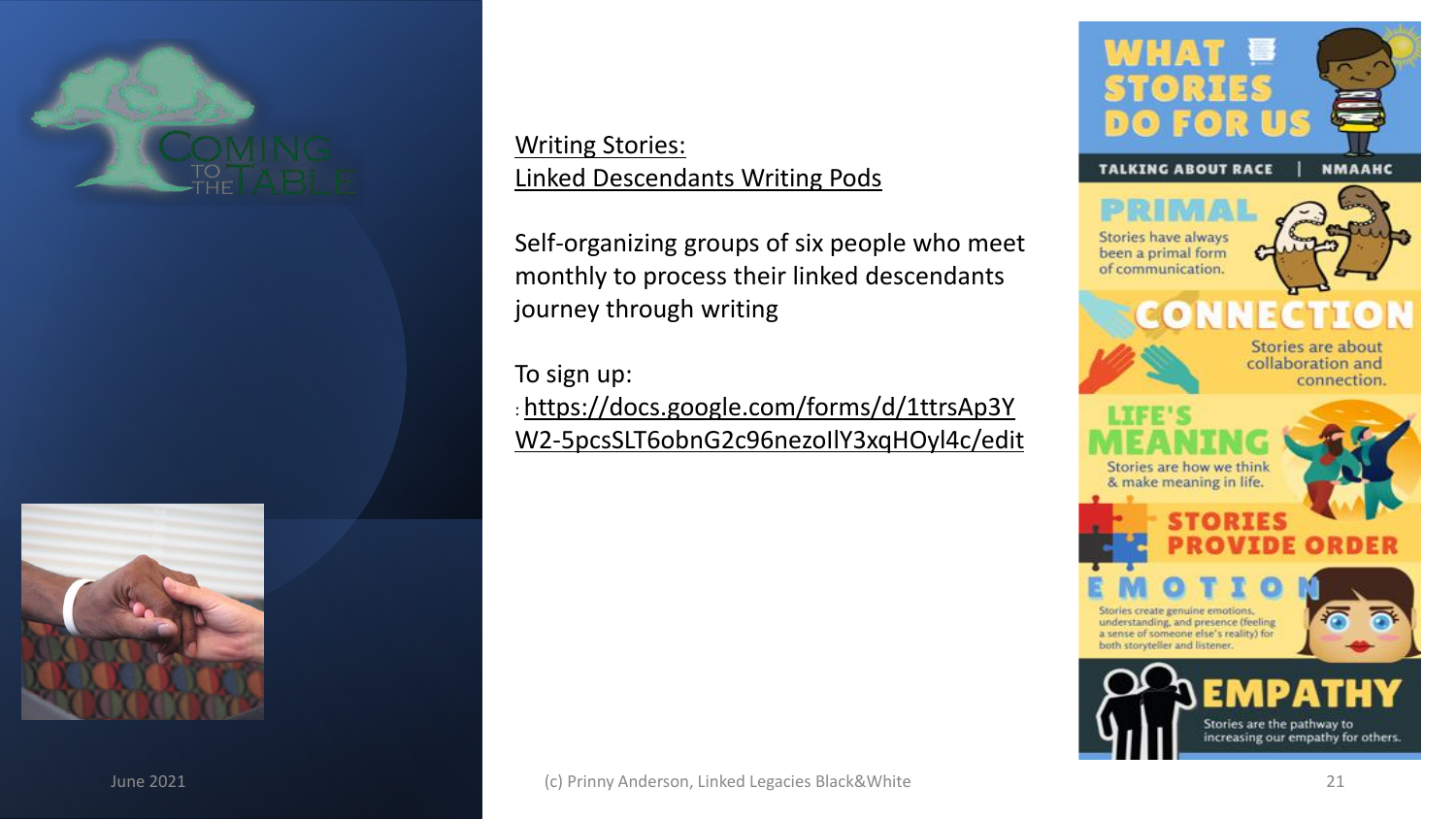





You are the dream. Discover the Dreamers.

A non-profit organization dedicated to providing resources for African American genealogical research, preserving historic materials and properties, and promoting healing of wounds that are the legacy of slavery. Resources include

- Research consultation and services
- Databases of family names, places of enslavement, and more
- Network of over 30,000 members
- Partnership with ROAR and FamilySearch
- Partnership with Coming to the Table & the Linked Descendants Working Group

# **[Our Black Ancestry](https://ourblackancestry.com/)**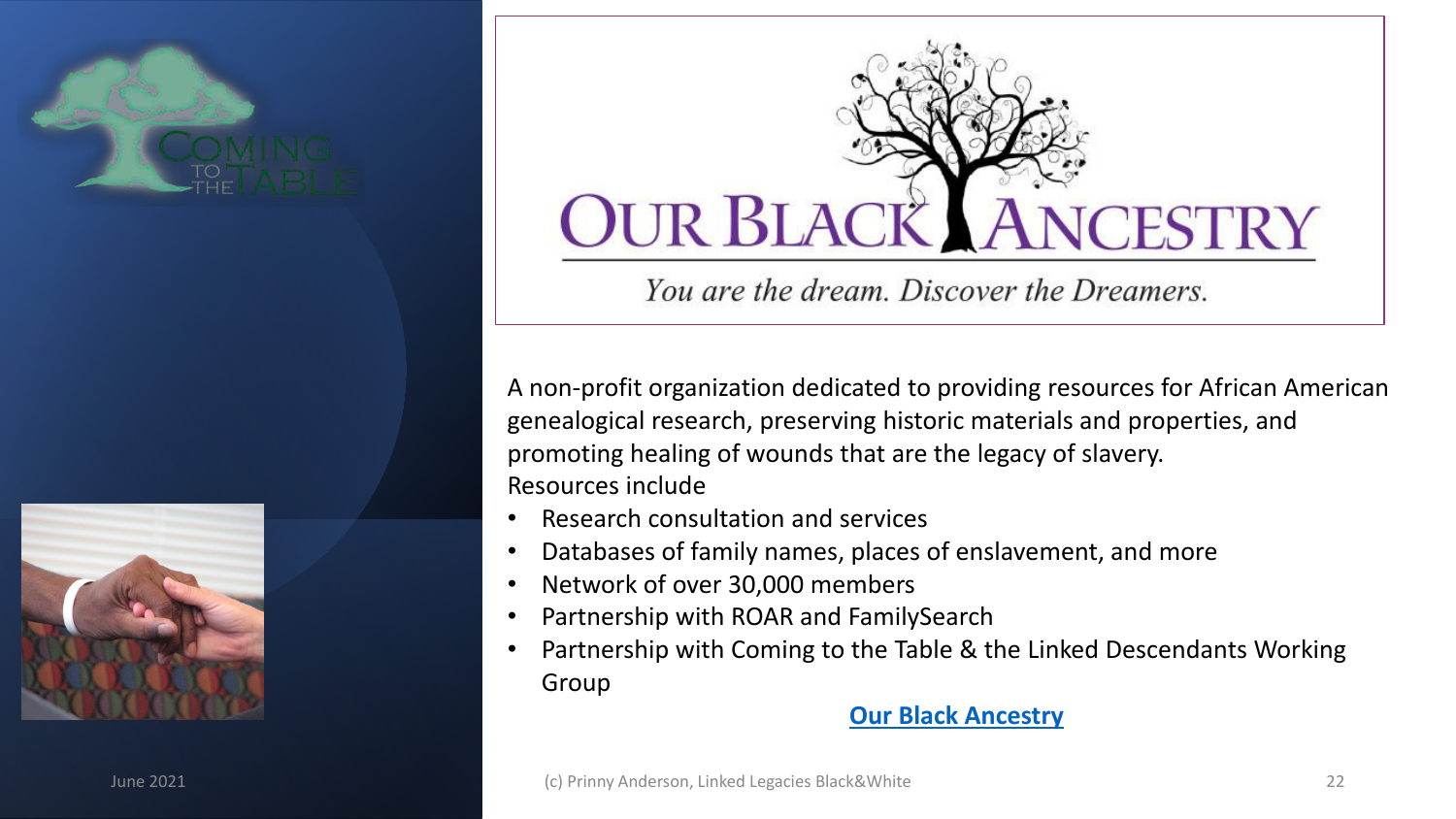



## What We Have Learned

What we have learned on the Linked Descendants journey applies to every member of Coming to the Table.

- Everyone in the U.S. has a direct connection to slavery, be it through DNA or through systems of privilege and oppression. Find out what yours is.
- Find your place at the center of American history and culture.
- Use a map and find support to go on the research and learning journey.
- Move into action thoughtfully, after reflection. Refrain from leaping!
- Cultivate compassion and empathy for the impact of slavery and its legacies on others, on our own families and communities, on ourselves.